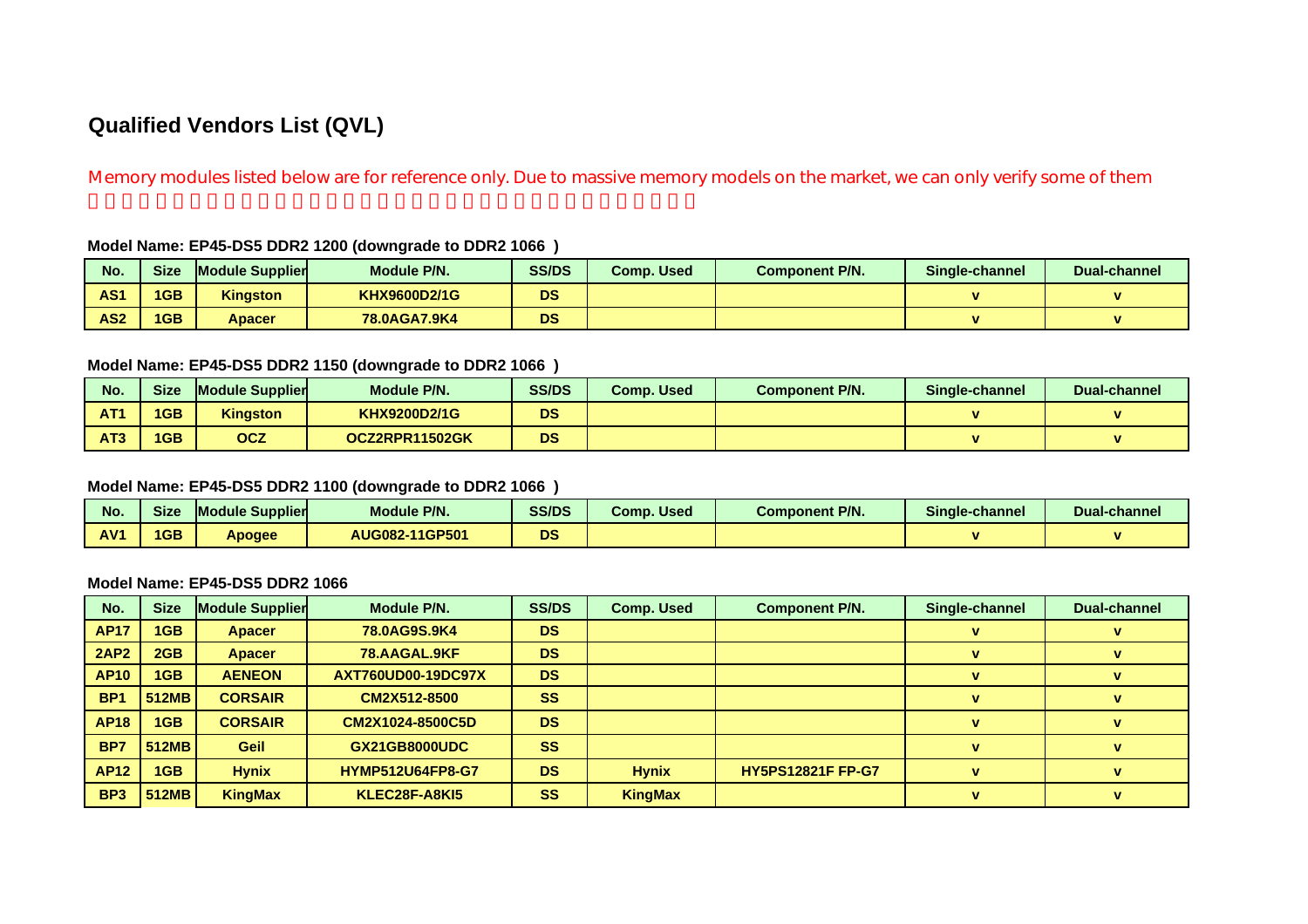| 2AP3            | 2GB   | <b>KingMax</b>  | KLEE88F-B8KB5               | <b>DS</b> | <b>KingMax</b> | KKB8FFBXF-CFP-18A       | $\mathbf{v}$ | v |
|-----------------|-------|-----------------|-----------------------------|-----------|----------------|-------------------------|--------------|---|
| BP <sub>6</sub> | 512MB | <b>Kingston</b> | <b>KHX8500D2K2/1GN</b>      | <b>SS</b> |                |                         |              |   |
| BP <sub>8</sub> | 512MB | <b>Kingston</b> | KVR1066D2N7/512             | SS        | <b>ELPIDA</b>  | <b>E5108AJBG-1J-E</b>   |              |   |
| <b>AP11</b>     | 1GB   | <b>Kingston</b> | KVR1066D2N7/1G              | <b>DS</b> | <b>ELPIDA</b>  | <b>E5108AJBG-1J-E</b>   | $\mathbf{v}$ |   |
| <b>AP14</b>     | 1GB   | <b>PQI</b>      | <b>MEAHR422LA0101-07D3</b>  | <b>DS</b> | <b>PQI</b>     | <b>PQE2648S19R</b>      |              |   |
| <b>AP15</b>     | 1GB   | Qimonda         | <b>HYS64T128020EU-1.9-C</b> | <b>DS</b> | Qimonda        | <b>HYB18T512800CF19</b> |              |   |
| AP <sub>8</sub> | 1GB   | <b>Winchip</b>  | GDE1GB68L180                | <b>DS</b> | <b>Winchip</b> | <b>AEC648WM-18</b>      | $\mathbf{v}$ |   |

## **Model Name: EP45-DS5 DDR2 800**

| No.             | <b>Size</b>  | <b>Module Supplier</b> | <b>Module P/N.</b>         | <b>SS/DS</b> | <b>Comp. Used</b> | <b>Component P/N.</b> | Single-channel | <b>Dual-channel</b> |
|-----------------|--------------|------------------------|----------------------------|--------------|-------------------|-----------------------|----------------|---------------------|
| AQ26            | 1GB          | <b>Apacer</b>          | 78.01GA0.9K5               | <b>SS</b>    | <b>Apacer</b>     | <b>AM4B5808CQJS8E</b> | v              | $\mathbf{v}$        |
| <b>BQ8</b>      | <b>512MB</b> | <b>A-DATA</b>          | M2OAD6G3H3160I1E5E         | <b>SS</b>    | <b>A-DATA</b>     | AD29608A8A-25EG       | v              | $\mathbf{v}$        |
| <b>BQ11</b>     | <b>512MB</b> | <b>A-DATA</b>          | M2OHY6G3H3160G1E5Z         | <b>SS</b>    | <b>Hynix</b>      | <b>HY5PS12821A</b>    | v              | $\mathbf{v}$        |
| <b>AQ24</b>     | 1GB          | <b>AENEON</b>          | <b>AET760UD00-25DC08X</b>  | <b>SS</b>    | <b>AENEON</b>     | AET03R25D             | v              | $\mathbf{v}$        |
| <b>4AQ1</b>     | 4GB          | <b>AENEON</b>          | <b>AXT960UD20-25D</b>      | <b>DS</b>    |                   |                       | v              | $\mathbf{v}$        |
| AQ23            | 1GB          | <b>Apogee</b>          | AU1G082-800P500            | <b>DS</b>    | <b>Apogee</b>     | WA51082B-25           | v              | $\mathbf{v}$        |
| <b>AQ20</b>     | 1GB          | <b>CORSAIR</b>         | CM2X1024-6400C4PRO         | <b>DS</b>    |                   |                       | v              | $\mathbf{v}$        |
| <b>BQ16</b>     | <b>512MB</b> | <b>Crucial</b>         | <b>BL6464AL804</b>         | <b>SS</b>    |                   |                       | v              | $\mathbf{v}$        |
| AQ13            | 1GB          | <b>Crucial</b>         | <b>BL12864AA804</b>        | <b>DS</b>    |                   |                       | v              | v                   |
| <b>AQ27</b>     | 1GB          | <b>Elixir</b>          | <b>M2Y1G64TU88D4B-AC</b>   | <b>SS</b>    | <b>Elixir</b>     | N2TU1G80DE-AC         | v              | v                   |
| <b>2AQ5</b>     | 2GB          | <b>Elixir</b>          | M2Y2G64TU8HD4B-AC          | <b>DS</b>    | <b>Elixir</b>     | N2TU1G80DE-AC         | $\mathbf{v}$   | $\mathbf{v}$        |
| <b>2AQ2</b>     | 2GB          | <b>GEIL</b>            | GB28GB6400C5QC             | <b>DS</b>    | <b>GEIL</b>       | GL2L128M088BA25CW     | V              | $\mathbf{v}$        |
| AQ6             | 1GB          | <b>Hynix</b>           | <b>HYMP512U64BP8-S5 AB</b> | <b>DS</b>    | <b>Hynix</b>      | <b>HY5PS12821B</b>    | v              | $\mathbf{v}$        |
| CQ <sub>3</sub> | <b>256MB</b> | <b>KingMax</b>         |                            | <b>SS</b>    | <b>ELPIDA</b>     | <b>E2508AB-GF-E</b>   | $\mathbf{v}$   | $\mathbf{v}$        |
| <b>BQ7</b>      | 512MB        | <b>KingMax</b>         | KLDC28F-A8HD5              | <b>SS</b>    | <b>Hynix</b>      | <b>HY5PS12821A</b>    | $\mathbf v$    | $\mathbf{v}$        |
| <b>AQ12</b>     | 1GB          | <b>KingMax</b>         | KLDD48F-A8KB5              | <b>DS</b>    | <b>KingMax</b>    | KKEA88B4LZUG          | v              | $\mathbf{v}$        |
| <b>BQ10</b>     | 512MB        | <b>Kingston</b>        | KVR800D2N5/512             | <b>SS</b>    | <b>ProMOS</b>     | V59C1512804QCF25      | v              | $\mathbf{v}$        |
| AQ3             | 1GB          | <b>Kingston</b>        | <b>KVR800D2N5/1G</b>       | <b>DS</b>    | <b>ProMOS</b>     | V59C1512804QCF25      | v              | $\mathbf{v}$        |
| <b>AQ5</b>      | 1GB          | <b>Kingston</b>        | <b>KHX6400D2ULK2/2G</b>    | <b>DS</b>    |                   |                       | v              | $\mathbf{v}$        |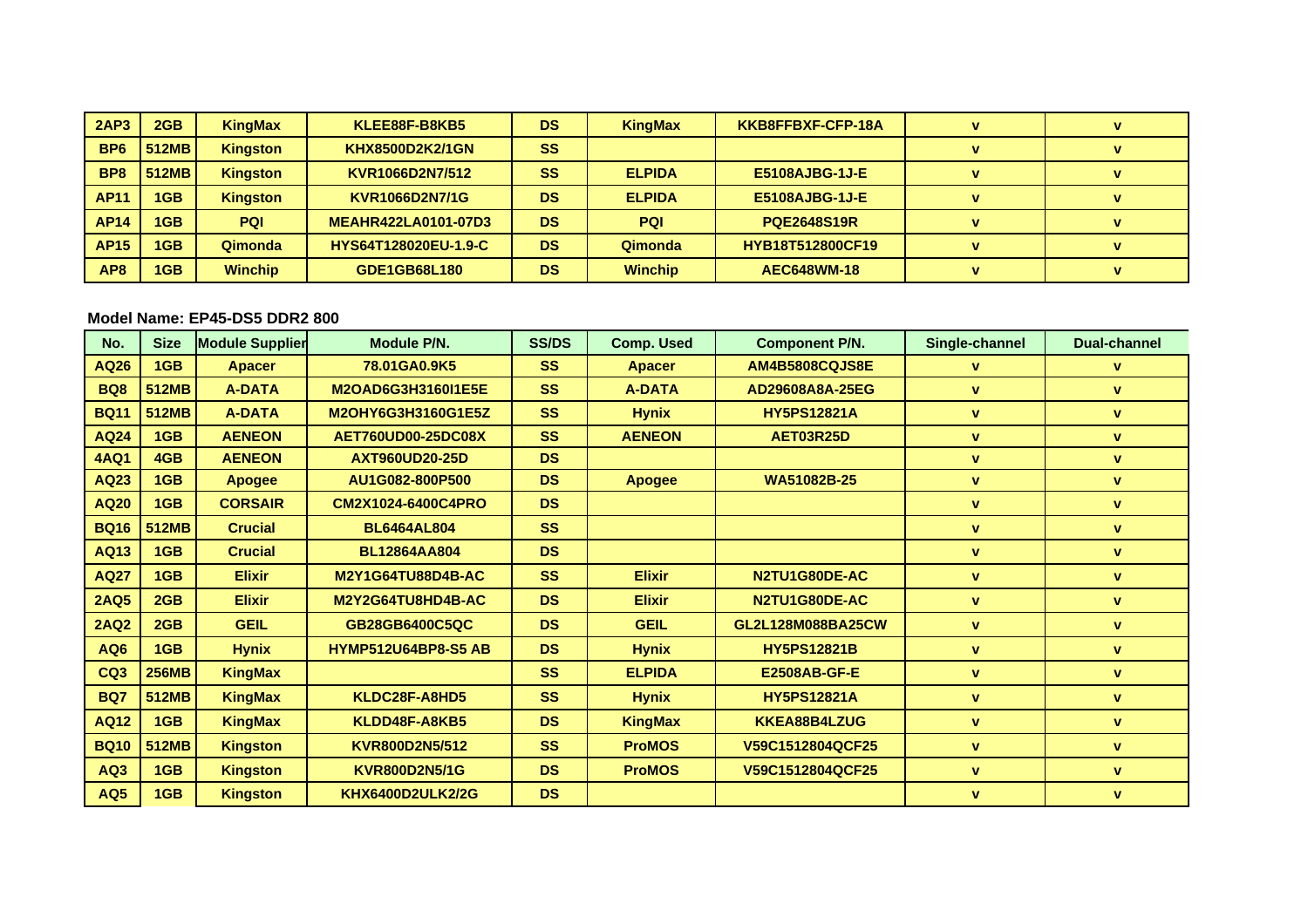| <b>BQ2</b>      | <b>512MB</b> | <b>MICRON</b>   | <b>MT8HTF6464AY-80ED4</b>    | <b>SS</b> | <b>MICRON</b>  | 6WD22 D9GKX               | v                  | V            |
|-----------------|--------------|-----------------|------------------------------|-----------|----------------|---------------------------|--------------------|--------------|
| AQ1             | 1GB          | <b>MICRON</b>   | MT8HTF12864AY-800E1          | <b>SS</b> | <b>MICRON</b>  | <b>7HEII D9HNP</b>        | <b>V</b>           | <b>v</b>     |
| <b>2AQ1</b>     | 2GB          | <b>MICRON</b>   | MT16HTF25664AY-800E1         | <b>DS</b> | <b>MICRON</b>  | <b>7HEII D9HNP</b>        | $\mathbf{v}$       | $\mathbf{v}$ |
| BQ <sub>6</sub> | 512MB        | <b>NANYA</b>    | NT512T64U88B0BY-25C          | <b>SS</b> | <b>NANYA</b>   | NT5TU64M8BE-25C           | <b>V</b>           | $\mathbf{v}$ |
| AQ <sub>2</sub> | 1GB          | <b>NANYA</b>    | NT1GT64U8HB0BY-25C           | <b>DS</b> | <b>NANYA</b>   | NT5TU64M8BE-25C           | v                  | <b>v</b>     |
| <b>2AQ4</b>     | 2GB          | <b>NCP</b>      | NCPT8AUDR-25M88              | <b>DS</b> | <b>NCP</b>     | NP18T12881GF-2.5          | <b>V</b>           | $\mathbf{v}$ |
| AQ19            | 1GB          | <b>OCZ</b>      | <b>OCZ2G800R22GK</b>         | <b>DS</b> |                |                           | <b>V</b>           | <b>v</b>     |
| <b>BQ18</b>     | <b>512MB</b> | OCI             | 04751208CZ5U2D               | <b>SS</b> |                |                           | v                  | <b>v</b>     |
| AQ16            | 1GB          | OCI             | 04701G16CZ5U2D               | <b>DS</b> |                |                           | v                  | v            |
| <b>BQ19</b>     | <b>512MB</b> | <b>PATRIOT</b>  | PSD251280081                 | <b>SS</b> | <b>PATRIOT</b> | <b>PW64M8D2BU-25PC</b>    | v                  | <b>v</b>     |
| <b>AQ18</b>     | 1GB          | <b>PATRIOT</b>  | <b>PSD21G8002</b>            | <b>DS</b> | <b>PATRIOT</b> | <b>PW64M8D2BU-25PC</b>    | <b>V</b>           | v            |
| <b>AQ28</b>     | 1GB          | <b>PSC</b>      | AL7E8F73C-8E1                | <b>SS</b> | <b>PSC</b>     | A3R1GE3CFF                | <b>V</b>           | v.           |
| <b>2AQ6</b>     | 2GB          | <b>PSC</b>      | AL8E8F73C-8E1                | <b>DS</b> | <b>PSC</b>     | A3R1GE3CFF                | <b>V</b>           | <b>V</b>     |
| <b>2AQ3</b>     | 2GB          | Qimonda         | <b>HYS64T256020EU-2.5-C2</b> | <b>DS</b> | Qimonda        | <b>HYB18T1GB00C2F-2.5</b> | <b>V</b>           | <b>V</b>     |
| <b>AQ17</b>     | 1GB          | <b>SIS</b>      | <b>SLY264M8-JGE-3</b>        | <b>DS</b> | <b>SIS</b>     | <b>DDRII6408-8E</b>       | <b>V</b>           | <b>V</b>     |
| <b>AQ21</b>     | 1GB          | <b>Team</b>     | <b>TEDD1024M800C5</b>        | <b>DS</b> | <b>Team</b>    | T2D648MT-8 TCX819-L93G    | v                  | $\mathbf{v}$ |
| <b>AQ11</b>     | 1GB          | <b>UMAX</b>     | D480512P3-63BJB              | <b>DS</b> | <b>UMAX</b>    | <b>U2S12D30TP-8E</b>      | $\pmb{\mathsf{v}}$ | <b>v</b>     |
| <b>BQ15</b>     | <b>512MB</b> | <b>UMAX</b>     | D46701GP2-63BNB              | <b>SS</b> | <b>UMAX</b>    | <b>U2S12D30TP-8E</b>      | <b>V</b>           | <b>v</b>     |
| AQ25            | 1GB          | <b>Veritech</b> | D2GVP01GMLTXX-4EG            | <b>SS</b> | <b>VM</b>      | VTD228M8PC4G              | v                  | <b>v</b>     |

### **Model Name: EP45-DS5 DDR2 667**

| No.             | <b>Size</b>           | <b>Module Supplier</b> | Module P/N.         | <b>SS/DS</b> | <b>Comp. Used</b> | <b>Component P/N.</b> | Single-channel | Dual-channel |
|-----------------|-----------------------|------------------------|---------------------|--------------|-------------------|-----------------------|----------------|--------------|
|                 | <b>BW23   512MB  </b> | A-DATA                 | M2OAD5G3H3166I1C52  | <b>SS</b>    | A-DATA            | AD29608A8A-3EG        |                |              |
| BW <sub>8</sub> | 512MB                 | <b>Elixir</b>          | M2U51264TU88A2F-3C  | <b>SS</b>    | <b>Elixir</b>     | N2TU51280AF-3C        | v              |              |
|                 | <b>BW18   512MB  </b> | <b>EMTCK</b>           |                     | <b>SS</b>    | <b>EMTCK</b>      | <b>IN0602TC1</b>      | $\mathbf{v}$   |              |
| <b>AW19</b>     | 1GB                   | <b>GEIL</b>            | <b>GX22GB5300DC</b> | <b>DS</b>    | <b>GEIL</b>       | GL2L64M088BA30CP      |                |              |
| <b>BW27</b>     | 512MB                 | <b>GeeDom</b>          | GDT51264UDX815-667  | <b>SS</b>    | <b>GeeDom</b>     | GDT126408C-30         | v              |              |
| <b>AW24</b>     | 1GB                   | <b>GeeDom</b>          | GDT10064UDX825-667  | <b>DS</b>    | <b>GeeDom</b>     | GDT126408C-30         | $\mathbf{v}$   |              |